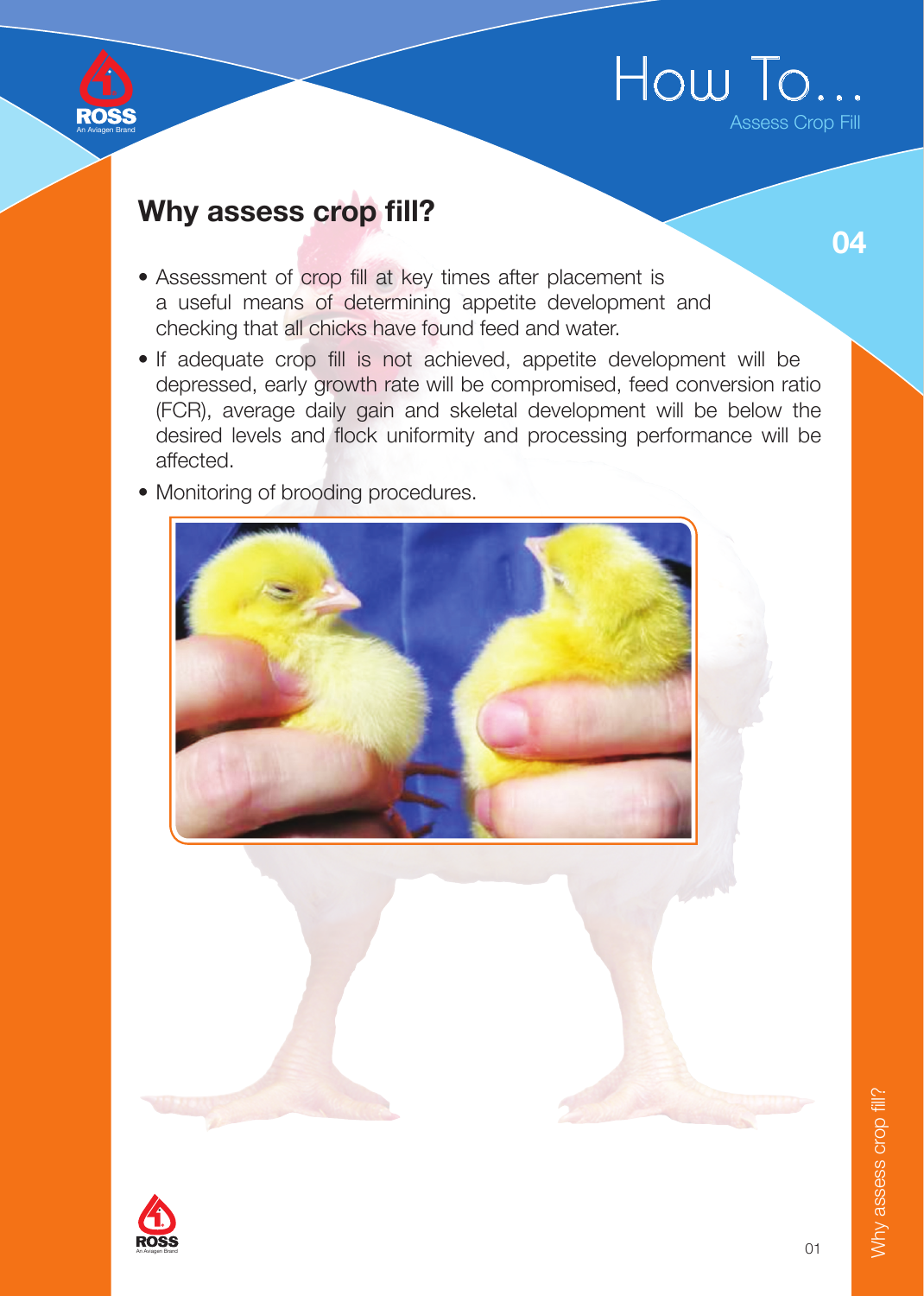## HOUJ TO. Assess Crop Fill

The procedure for assessing crop fill

Crop fill should be monitored during the first 48 hours, but the first 24 hours are the most critical.

### Equipment

- 1. A catching frame.
- 2. A pen or pencil.
- 3. Paper to record crop fill.

### **Procedure**

An initial check 2 hours after placement will indicate if chicks have found feed and water. Subsequent checks at 8, 12, 24, and 48 hours after arrival on farm are required to assess appetite development.

- **Step 1** Using the catching frame, collect 30 40 chicks in total; approximately 10 chicks at a time from 3 - 4 different places in the house (or surround where spot brooding is used).
- Step 2 Handling each chick with care, gently feel the crop of each chick in the pen using your thumb and forefinger.



- **Step 3** Record the content of the crop of each chick using the following categories:
	- Full, soft, and rounded Chicks have found feed and water.
	- Full but hard with original feed texture felt Chicks have feed but little / no water.
	- Crop empty Chicks have not found feed or water.
- **Step 4** Calculate the percentage (%) of chicks in each category by dividing the number of chicks recorded in each category by the total number of chicks assessed and multiplying by 100.
- **Step 5** Compare your results with the target crop fill assessment guidelines on page 3.



04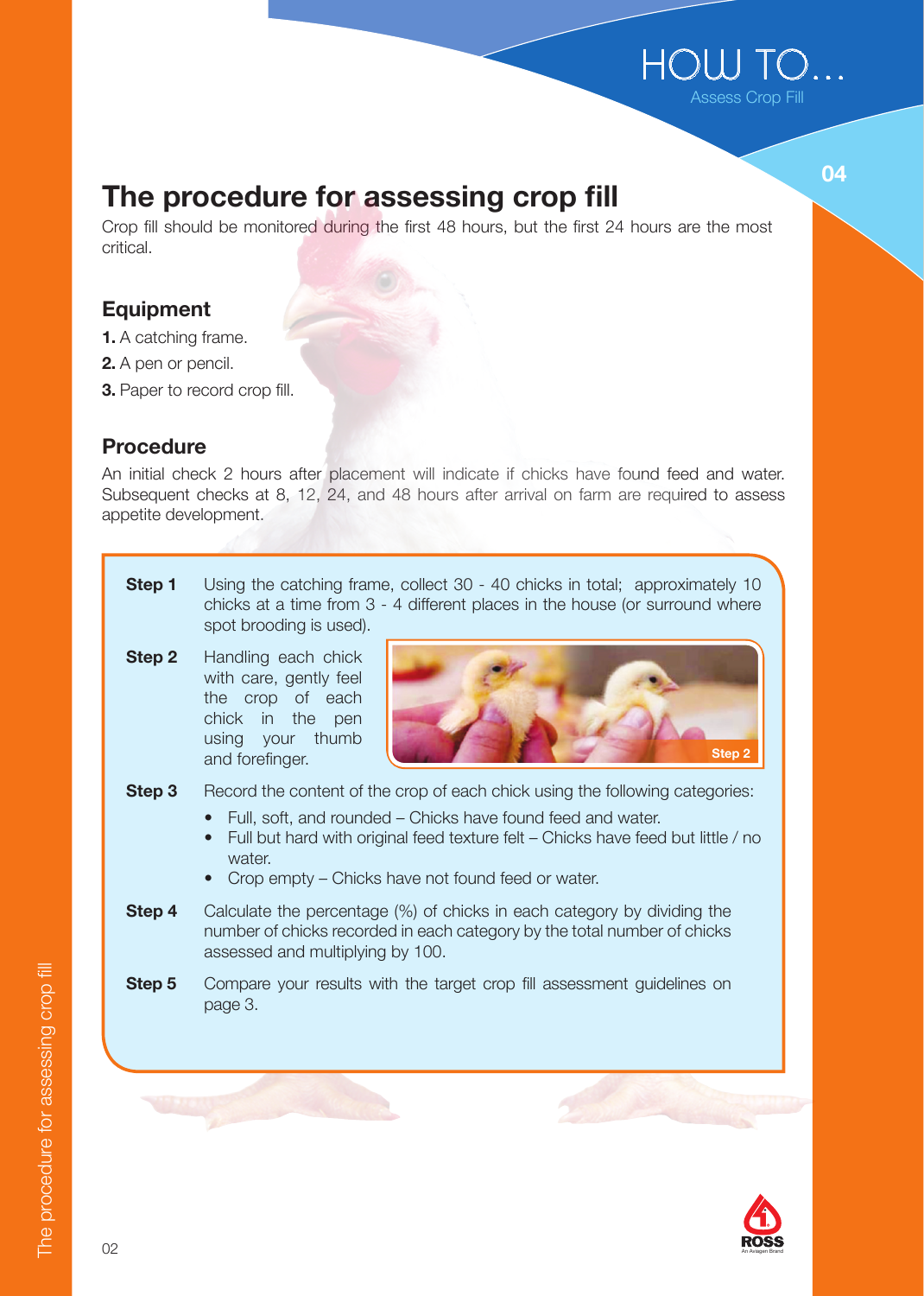## HOW TO... Assess Crop Fill

04

Example of crop fill recording sheet.

| <b>Hours after placement</b>                | 8                            |  |
|---------------------------------------------|------------------------------|--|
| Category                                    | Number of chicks in category |  |
| 1. Full, soft and rounded                   | <b>NH NH NH NH NH</b>        |  |
| 2. Full but hard with original feed texture | Ш                            |  |
| 3. Empty                                    | Ш                            |  |
| <b>Total Recorded</b>                       | 35                           |  |
|                                             |                              |  |

## Example calculation:

| % chicks in category 1 (full, soft, and rounded) $=$               | Number of chicks in category    |
|--------------------------------------------------------------------|---------------------------------|
|                                                                    | Total number of chicks assessed |
|                                                                    | $=\frac{30}{35} \times 100$     |
| Chicks in category $1 = 86\%$ measured at 8 hours after placement. |                                 |

Target crop fill assessment guidelines.

| <b>Time of Crop Fill Check After Placement</b> | <b>Target Crop Fill</b><br>(% of Chicks with Full Crops) |
|------------------------------------------------|----------------------------------------------------------|
| 2 Hours                                        | 75                                                       |
| 8 Hours                                        | >80                                                      |
| <b>12 Hours</b>                                | $>85$                                                    |
| 24 Hours                                       | $>95$                                                    |
| <b>48 Hours</b>                                | 100                                                      |